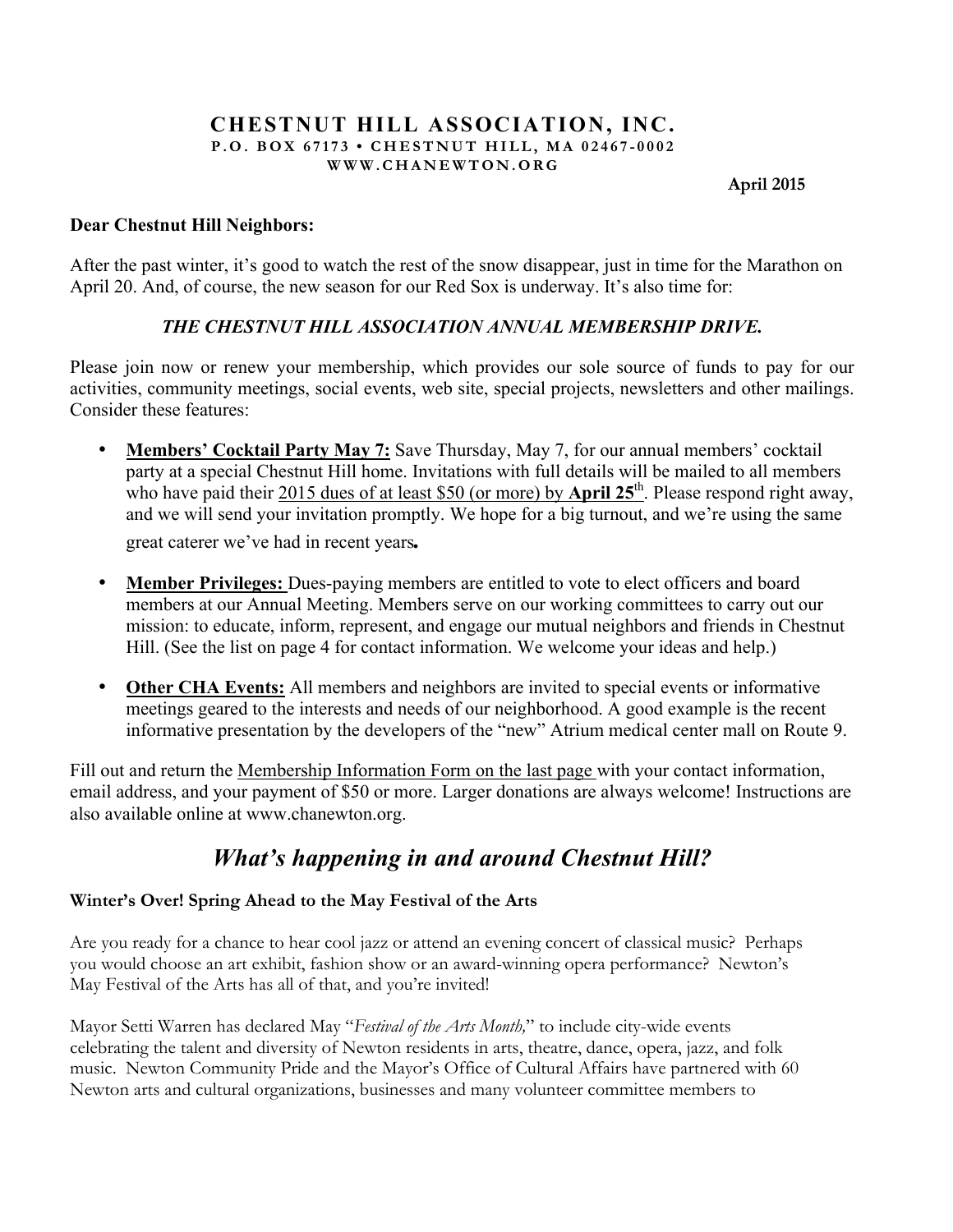organize the May 2015 Festival of the Arts. Proceeds from several events will support Newton's four food pantries and our nonprofit art, cultural and social service organizations so that they may continue to serve and support our residents and artists.

Former president of the Chestnut Hill Association, Gloria Gavris, is Chair of the Festival of the Arts Committee. A full calendar can be found at www.newtoncommunitypride.org/festival. For more information, please call Linda Plaut, City of Newton Director of Cultural Affairs at 617-796-1540.

## **Update on the new Atrium Mall**

Members of the CHA and Board of Aldermen met with the developer, safety consultant, and lawyer for Bulfinch Group, the owner of the Atrium, to review progress. Bulfinch expects to complete construction in the next six to nine months and is ready to sign new tenants. In anticipation of some prospective medical or life sciences tenants, the owners requested and received a permit from Newton's Board of Aldermen to allow approximately 50,000 square feet to be used for bio research laboratories, at levels no higher than Level 1 or 2, similar to what exists in doctors' offices.

There are several labs around Boston, but Newton has very strict requirements for any such facilities, including design review, safety procedures, building standards, and oversight of any biological or DNA research. Through our meetings and the approval process, Bulfinch agreed to reduce the space dedicated to labs from 100,000 to 50,000 square feet. They also agreed to pursue retail and restaurant options on the first floor to preserve open spaces within the building. As a result of the review process, members of the CHA Executive Committee and Aldermen expressed confidence with the proposed project. No tenants have signed up yet, however, and if you want more information, call the Bulfinch Group.

## **"City Council" to replace "Board of Aldermen"**

Concerned about the gender bias inherent in the word "Aldermen," the Board of Aldermen recently voted 19-5 to amend the City Charter to change the legislative body to be a City Council. Starting January 1, call us City Councilors! Other gendered references in the City's Charter were adopted: "Chairman" is now "Chair," "School Committeeman" is "School Committee member." The measure now goes to the Mass State House to be passed by the Legislature as a home rule petition. (This should pass easily.)

## **Second Water Meters**

In December, the Board of Aldermen voted to allow residents to purchase a second water meter to allow separate metering of outdoor water use. With the current single meters, homeowners who irrigate are being charged a sewer fee even though irrigation water is not going through the sewer system. Residents interested in obtaining an outdoor water meter had to register with the Public Utilities Division by April 1, 2015. But, if you missed this year's deadline, you can sign up next year, probably between January 1st and April 1st.

The City has estimated that most residents who use at least 40 HCFs of water outdoors during the warmer weather months may want to consider investing in a second meter. (Check your bill to see how much water you use; "HCF" stands for "hundred cubic feet.") For more details, go to www.newtonma.gov/secondmeter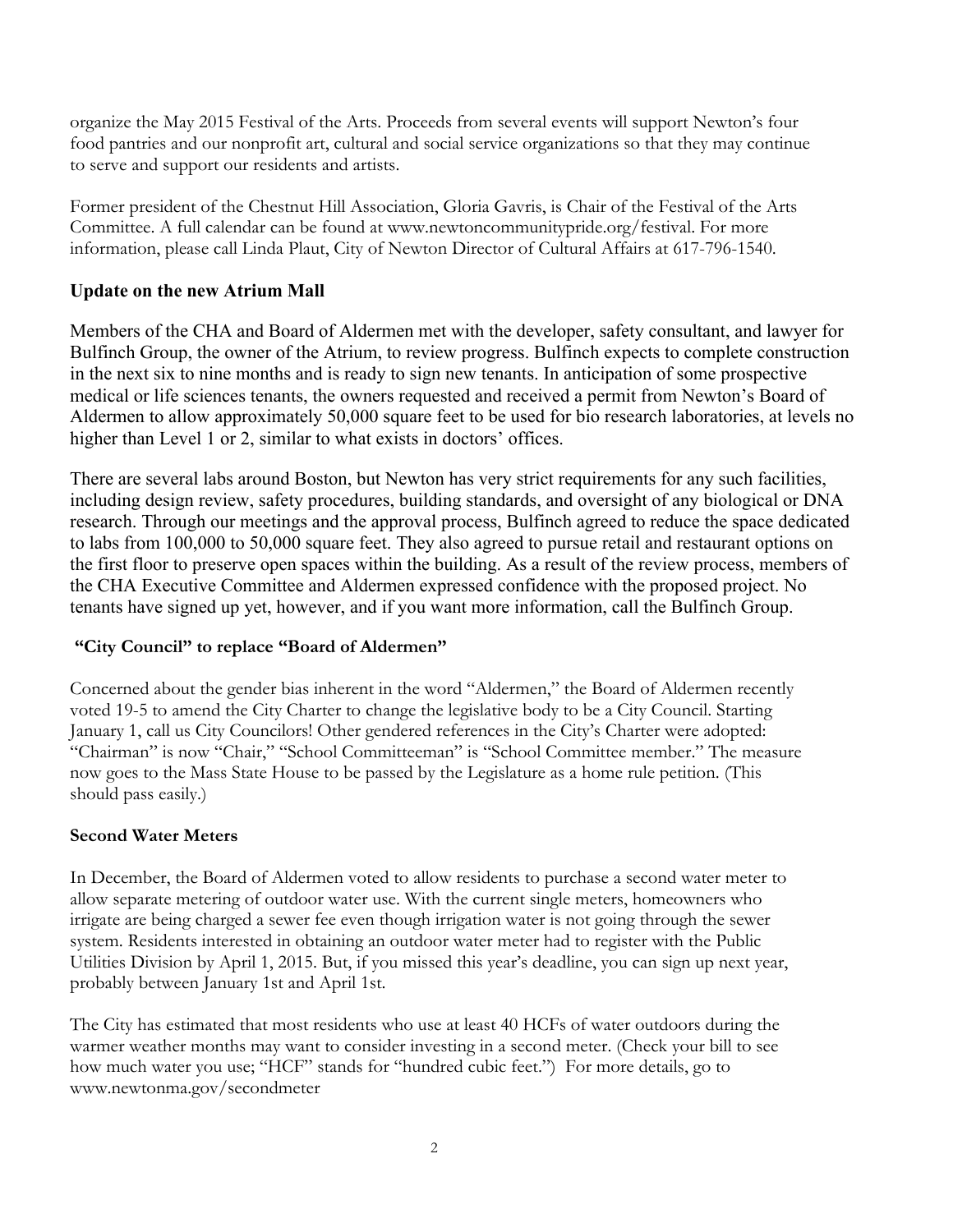The Board of Aldermen is restructuring the rates for water, sewer and stormwater to have sufficient funds to do maintenance and improvements. For the City as a whole, the total increase for all three will increase about 4% but individual homeowners are likely to see some variation.

## **Plastic Bags Banned**

Concerned about the environmental impact, the Board of Aldermen voted to ban single-use, 3 mil plastic bags in larger retail stores starting in July 2015. These are the bags we get at Shaw's/Star Market or Wegman's. The CVS at Hammond Street and Route 9 has already changed to paper. The ban does not include produce, dry-cleaning and newspaper bags. Start bringing your own reusable bags, or otherwise you will be getting paper bags.

## **Waban Hill Reservoir**

The funding and plan for the acquisition and restoration of the five-acre site of the Waban Hill Reservoir, bounded by Manet Road and Ward Street, have been approved by the Board of Aldermen at a meeting in March. Various additional studies are being prepared, and it will be at least a year before the property is opened to the public. We will provide updates as more details become available in the coming months.

# **Leaf Blower Restrictions?**

Some Aldermen have docketed an item that would impose a seasonal ban (no leaf blowers except from March 15 to either May 15 or June 15 and from Sept. 15 to Dec. 15) for three or four years and then disallow leaf blowers year round in 2018. The purpose is to protect the environment and health of residents from noise, fumes, dust and debris. What do you think? Please email Alderman Ruthanne Fuller and Alderman Lisle Baker at rfuller@newtonma.gov and lbaker@newtonma.gov.

## **Snow – Wow!**

The City of Newton received 103.08" of snow this winter. (The five year average for snowfall is 54".) Our estimated cost for the snow removal is \$7,825,000. By the way, when you see (or feel) a pothole, report it on the Newton website (go on www.newtonma.gov and look on the front page for the 311 box). Potholes that are reported get fixed sooner. Some of the worst ones on Hammond Street have been filled more than once.

## **Thanks for your support!**

We believe our primary mission is to inform, educate, engage, and represent residents of the Chestnut Hill neighborhood. Our budget is very small with no paid employees, and the work is done by volunteers who arrange events, go to meetings at City Hall, and stay up to date on whatever is going on in the City that affects our neighborhood. Our Ward 7 Aldermen are also helpful: Lisle Baker, Ruthanne Fuller, and Mark Laredo. You can contact them through newtonma.gov.

Our website, chanewton.org, is increasingly important in our contact with you. We can report items of interest on the website faster than we can produce a mailing, and it's important that we have your email addresses. We keep that information confidential and don't sell address lists!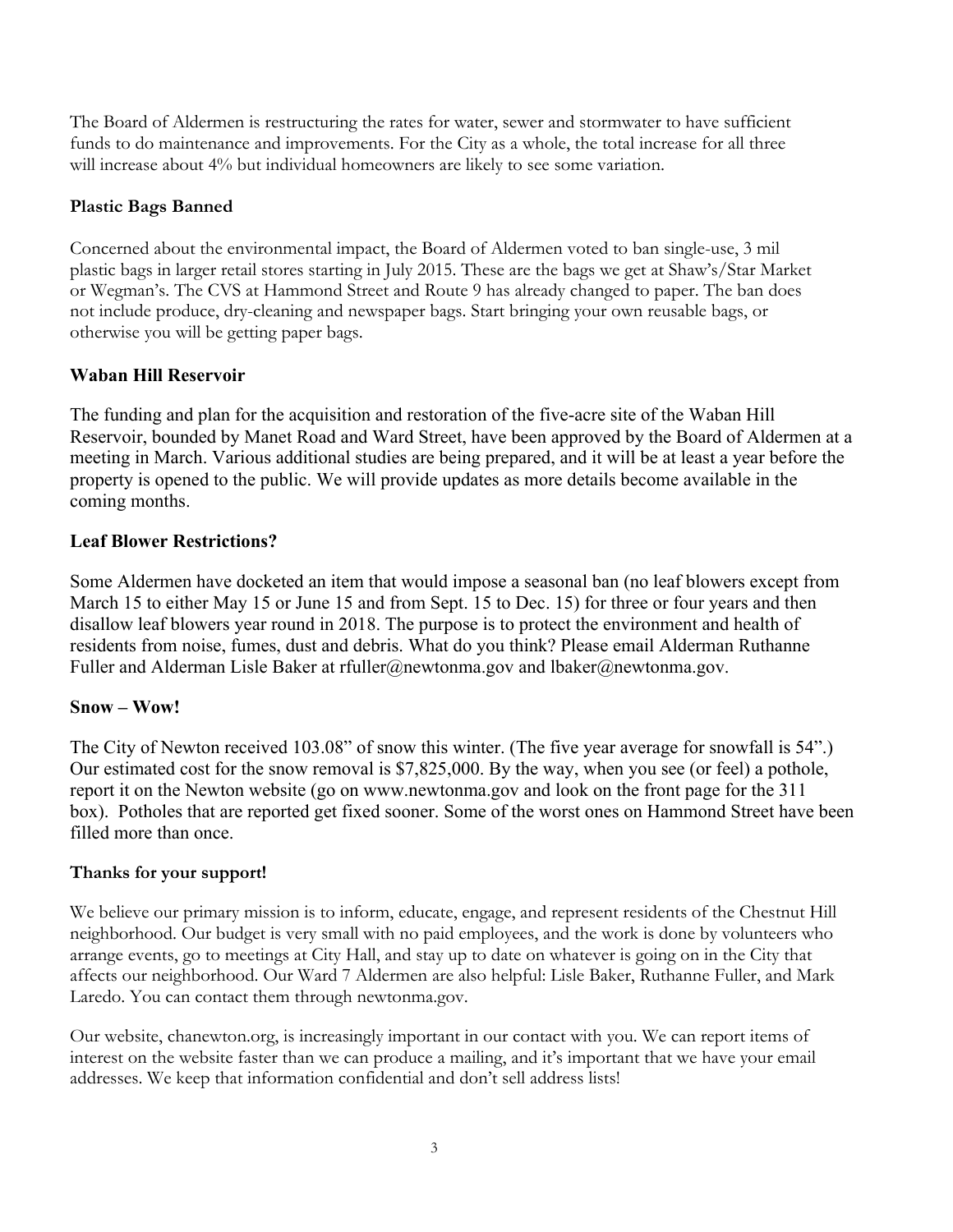We are always eager to broaden our "reach" in Chestnut Hill, and if you have a new neighbor, please contact us with their name and address, and we'll send them information about the CHA. Please forward any new names to dicktucker@hotmail.com, and we'll send them information on the CHA. Thanks!

You may use the following contact list of Executive Committee members to contact any of us. In the meantime, we look forward to seeing you at our annual party on May  $7<sup>th</sup>$ .

#### **Thanks again!**

Sincerely,

Dick Tucker

#### **EXECUTIVE COMMITTEE - CONTACT INFORMATION**

# **For more information, please contact any of the following:**

| Name                 | Phone        | Email                                 | Committee              |
|----------------------|--------------|---------------------------------------|------------------------|
|                      |              |                                       |                        |
| Ken Lyons            | 617-262-5300 | lyonsassociates@verizon.net President |                        |
| Gloria Gavris        | 617-480-3646 | gavrislaw@comcast.net                 | Clerk                  |
| <b>Elaine Pierce</b> | 617-277-1845 | pierceelaine@yahoo.com                | Treasurer              |
| Peggy Baseman        | 617-965-1220 | $p$ baseman@hotmail.com               | Social Activities      |
| Marguerite D'Annolfo | 617-232-6218 | mrdannolfo@comcast.net                | Membership             |
| Jean Fulkerson       | 617-916-1661 | jean.fulkerson@gmail.com              | Zoning/Development     |
| John Grandin         | 617-566-4406 | $j$ grandin $3$ @gmail.com            | Traffic/Parking        |
| Zibby Pyle           | 617-734-3360 | zibpyle@gmail.com                     | Communications/Website |
| Jim Taylor           | 617-738-8746 | ictslf@gmail.com                      | Traffic/Parking        |
| Dick Tucker          | 617-232-2540 | dicktucker@hotmail.com                | Newsletter             |
| Peter Vieira         | 617-670-4138 | pview@payette.com                     | Zoning                 |
| Verne Vance          | 617-232-5494 | vvance@rcn.com                        | Executive              |

**Website: chanewton.org Send email or address changes to admin@chanewton.org**

Find us on FACEBOOK: Chestnut Hill Association